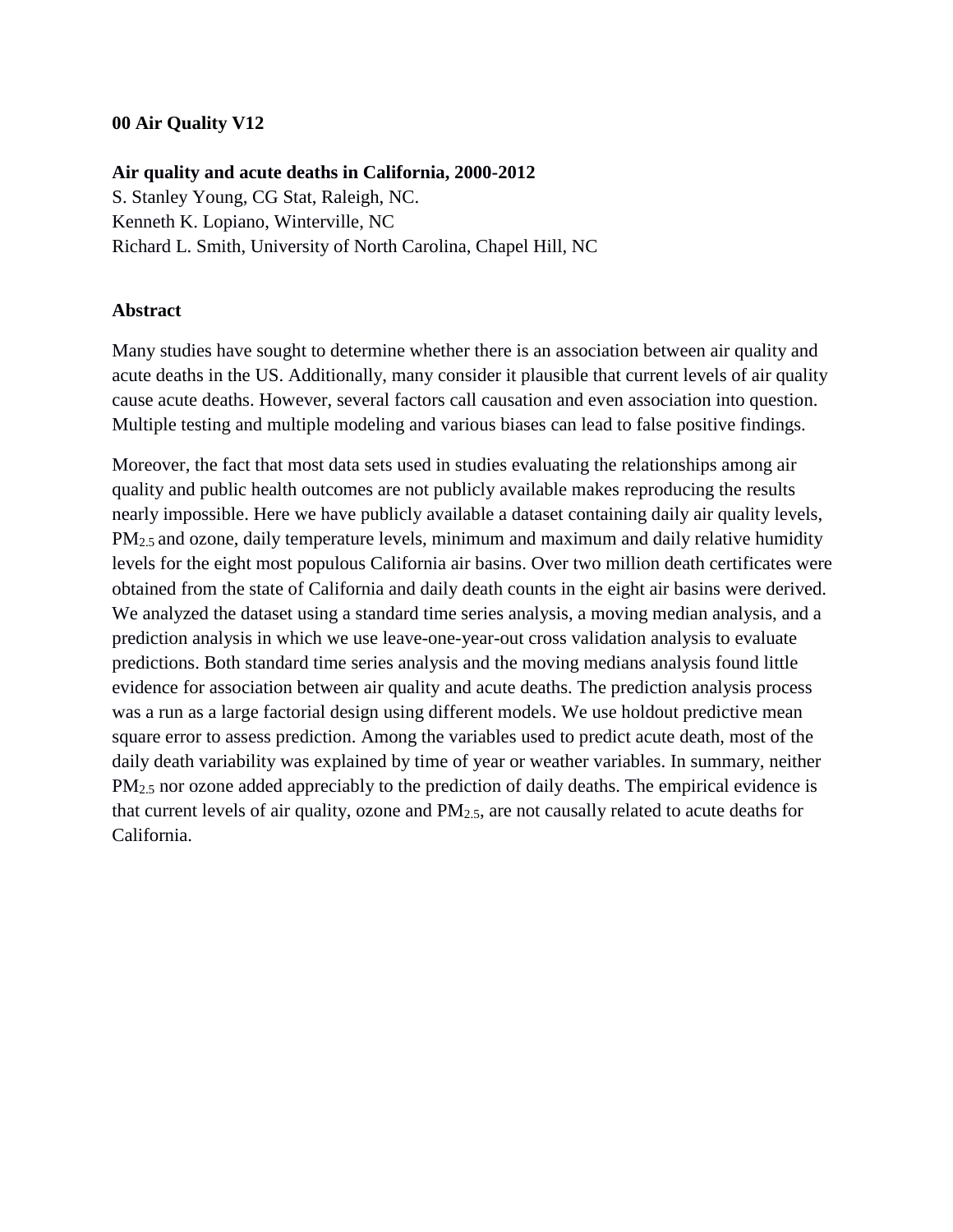some of the coefficients  $\beta_2, \ldots, \beta_k$  are constrained to be equal; however, this usually has only minor impact on the important coefficient  $\beta_1$ ). Other common approaches use any of lags 0, 1, 2 in a single-lag model, or averages over any combination of lags 0, 1, 2, 3. For the present study, we have tried different combinations of lags to look for the lag combination that best represents the air pollution effect. We believe this approach to be justified in view of the weak evidence for any air pollution effect in these dataset; however, in view of the selection bias inherent in such an approach, we caution against over-interpretation of such results, especially in cases where the pvalue is over 0.01 or the result highly depend on the selection of a particular combination of lags.

### **South Coast Air Basin**

The approach outlined in the previous section is applied to data from each of eight California air basins, **Figure. 1.** Because they are the two most populated air basins, we concentrate initially on the South Coast air basin (which includes Los Angeles, Orange, Riverside and San Bernardino Counties) and the San Francisco Bay air basin (San Francisco, Marin, Sonoma, Napa, Solano, Contra Costa, Alameda, Santa Clara and San Mateo counties). For the response variable in this analysis, we use total non-accidental mortality among people aged 65 and over.

Fitting the meteorological model alone, in **Table 1** we tabulate the p-value associated with dropping each of the six terms in turn. Five of the meteorological variables are very highly significant; the only exception is current-day relative humidity. This result is based on the particular choices df<sub>0</sub>=7, df<sub>1</sub>=df<sub>2</sub>=6, but the overall conclusion is robust against alternative values of those three degree of freedom parameters.

| Variable                            | Lags            | p-value       |
|-------------------------------------|-----------------|---------------|
|                                     |                 |               |
| Daily Max Temperature               | Current day 0   | $<$ 1 $e$ -16 |
| Daily Max Temperature               | Mean of $1,2,3$ | $4.6e-7$      |
| Daily Min Temperature               | Current day 0   | $2.5e-4$      |
| Daily Min Temperature               | Mean of $1,2,3$ | $2.4e-5$      |
| <b>Mean Daily Relative Humidity</b> | Current day 0   | 0.18          |
| <b>Mean Daily Relative Humidity</b> | Mean of $1,2,3$ | $1.5e-10$     |

**Table. 1:** Statistical significance of meteorological components: based on model (1) without air pollution component and with df<sub>0</sub>=7, df<sub>1</sub>=df<sub>2</sub>=6, fitted to nonaccidental mortality for ages 65 and up, South Coast air basin.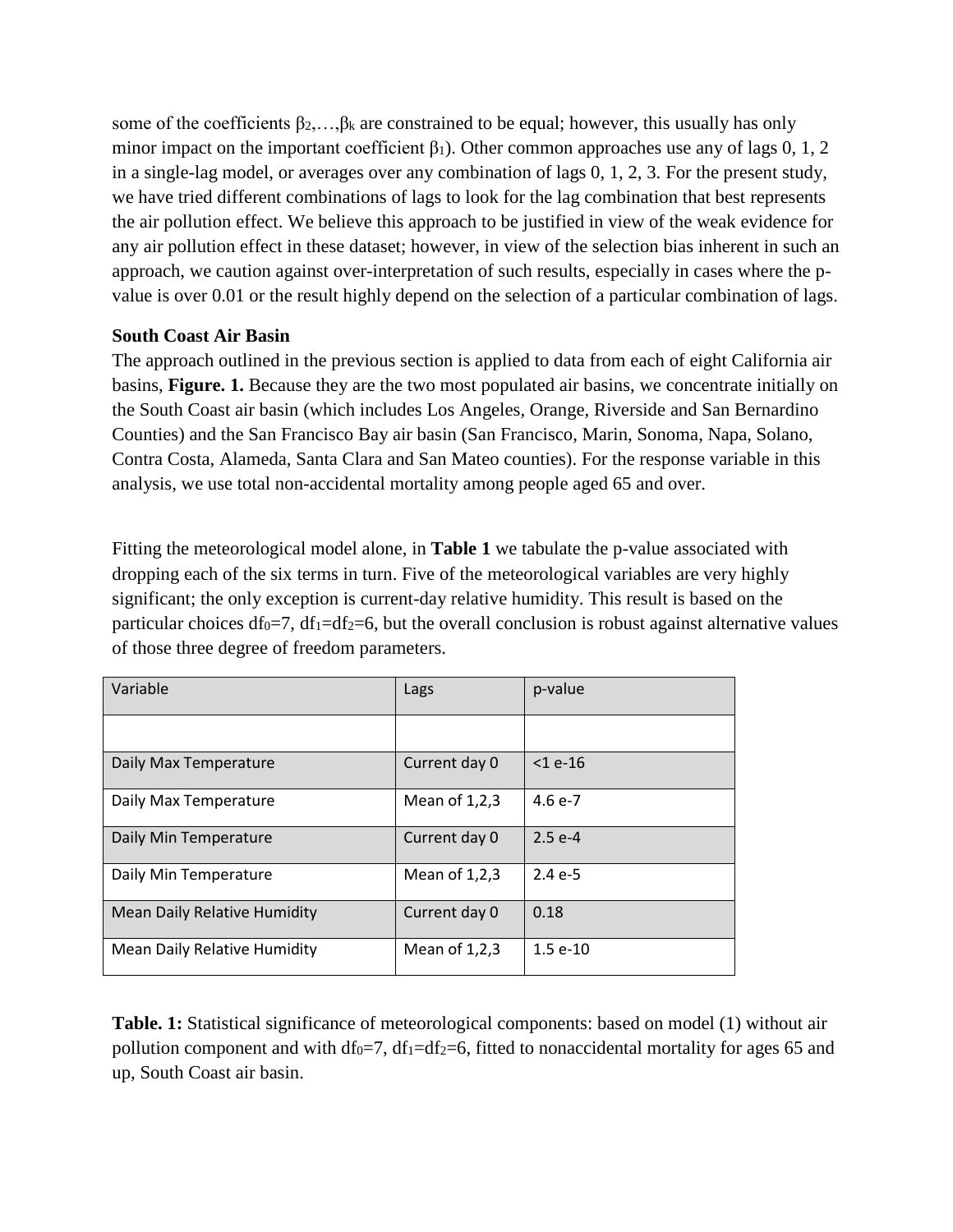In subsequent analyses, we have retained all six meteorology components; this is to ensure consistency across different air basins and to avoid the analysis being biased by overuse of statistical significance tests; however, **Table. 1** is evidence that we have identified appropriate meteorological variables for the overall analysis.

We now consider addition air pollution variables to the meteorological model in **Table 1**. Initially, we concentrate on ozone. **Table 2** shows the coefficient estimates, standard error (SE), t-value and p-value associated with ozone at various combination of lags. The units here are percent rise in mortality per 10 ppb rise in ozone. The strongest positive coefficient is based on lags 0, 1, 2 and 3, for which the model predicts a 0.1% rise in mortality per 10 ppb rise in ozone. However, neither this nor any of the other values in the table comes anywhere close to being statistically significant. This is for 13 years of data over one of the most densely populated areas of the US – if there is an ozone-mortality effect in California, we ought to see it here.

| Lags Included  | Estimate  | <b>SE</b> | t-value | p-value |
|----------------|-----------|-----------|---------|---------|
|                |           |           |         |         |
| 0              | 0.0870    | 0.1135    | 0.77    | 0.44    |
| $\mathbf{1}$   | $-0.0472$ | 0.1136    | $-0.42$ | 0.68    |
| $\overline{2}$ | 0.0471    | 0.1141    | 0.41    | 0.68    |
| 0,1            | 0.0266    | 0.1315    | 0.20    | 0.84    |
| 1,2            | 0.0002    | 0.1330    | 0.00    | 1.00    |
| 0,1,2          | 0.0825    | 0.1507    | 0.55    | 0.58    |
| 0, 1, 2, 3     | 0.1222    | 0.1673    | 0.73    | 0.46    |
| 0,1,2,3,4      | 0.0941    | 0.1802    | 0.52    | 0.60    |
| 0,1,2,3,4,5    | 0.0096    | 0.1905    | 0.05    | 0.96    |
| 0,1,2,3,4,5,6  | $-0.0479$ | 0.1992    | $-0.24$ | 0.81    |

**Table. 2:** Statistical significance of ozone component with various combinations of lags: based on model (1) df<sub>0</sub>=7, df<sub>1</sub>=df<sub>2</sub>=6. Estimate is percent rise in mortality for 10 ppb rise in ozone. South Coast air basin; response variable is non-accidental mortality aged 65 and over.

The same analysis was tried using PM2.5 in place of ozone, with results shown in **Table 3.** In this case, several of the estimates appear to be statistically significant with a p-value <0.05 (smallest value 0.017), but all the statistically significant values are negative, which is not biologically plausible. We conclude that either the small p-values are an artifact of the selection effect already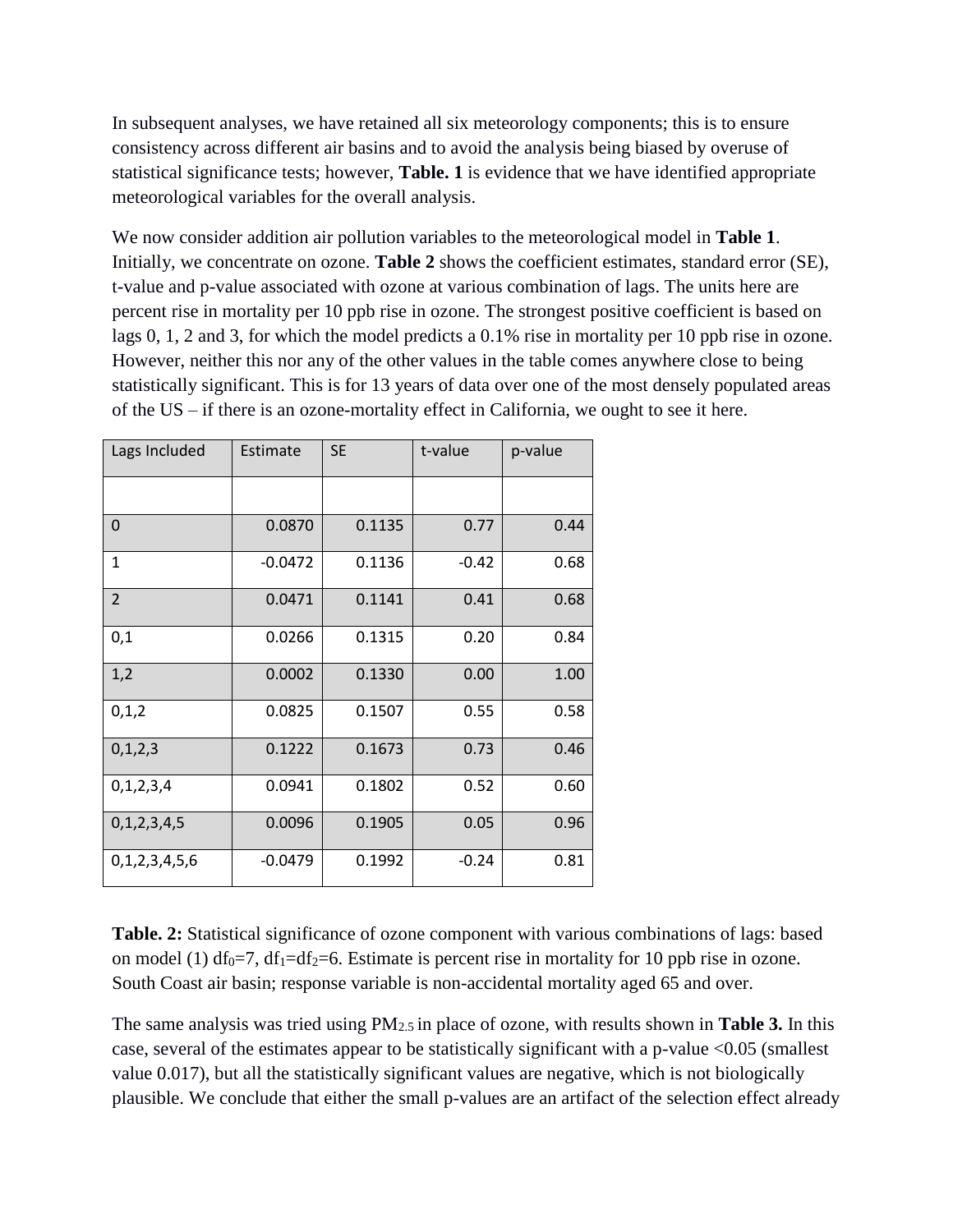| Lags Included  | Estimate  | <b>SE</b> | t-value | p-value |
|----------------|-----------|-----------|---------|---------|
|                |           |           |         |         |
| $\Omega$       | 0.1261    | 0.0998    | 1.26    | 0.21    |
| $\mathbf{1}$   | $-0.1966$ | 0.0990    | $-1.99$ | 0.05    |
| $\overline{2}$ | $-0.2121$ | 0.0995    | $-2.13$ | 0.03    |
| 0,1            | $-0.0425$ | 0.1144    | $-0.37$ | 0.71    |
| 1,2            | $-0.2720$ | 0.1151    | $-2.36$ | 0.018   |
| 0,1,2          | $-0.1133$ | 0.1294    | $-0.88$ | 0.38    |
| 0,1,2,3        | $-0.1636$ | 0.1409    | $-1.16$ | 0.25    |
| 0,1,2,3,4      | $-0.1611$ | 0.1499    | $-1.07$ | 0.28    |
| 0,1,2,3,4,5    | $-0.2609$ | 0.1582    | $-1.65$ | 0.10    |
| 0,1,2,3,4,5,6  | $-0.2435$ | 0.1659    | $-1.47$ | 0.14    |

mentioned, or there is some other biological mechanism, such as confounding by some other pollutant, that explains these results.

**Table 3:** Statistical significance of PM<sub>2.5</sub> component with various combinations of lags: based on model (1) df<sub>0</sub>=7, df<sub>1</sub>=df<sub>2</sub>=6. Estimate is percent rise in mortality for 10  $\mu$ g/m<sup>3</sup> rise in PM<sub>2.5</sub>. South Coast air basin; response variable is non-accidental mortality aged 65 and over.

In these analyses, the overdispersion parameter was of the order of  $1.07 -$  in other words, the variance of the mortality variables is inflated by a factor of 1.07 compared with the Poisson distribution. This is typical for this kind of analysis and does not indicate a problem. A much larger overdispersion parameter could indicate some important missing covariates.

# **San Francisco Bay Air Basin**

So far, we have only considered one air basin. The second most populated is San Francisco Bay, which has substantially different weather patterns and demographics from the Los Angeles area. Therefore, the entire analysis has been repeated for this air basin, as a test of how robust the analyses are for different regions of the state.

**Table 4** shows the statistical significance of the individual meteorology components, analogous to **Table 1** for the South Coast air basin. The main difference from **Table 1** is that neither of the components due to relative humidity is statistically significant. (Although not reported in the table, if both relative humidity components – current day and the average of lags  $1, 2, 3$  – are dropped together, rather than one at a time, we also do not get a statistically significant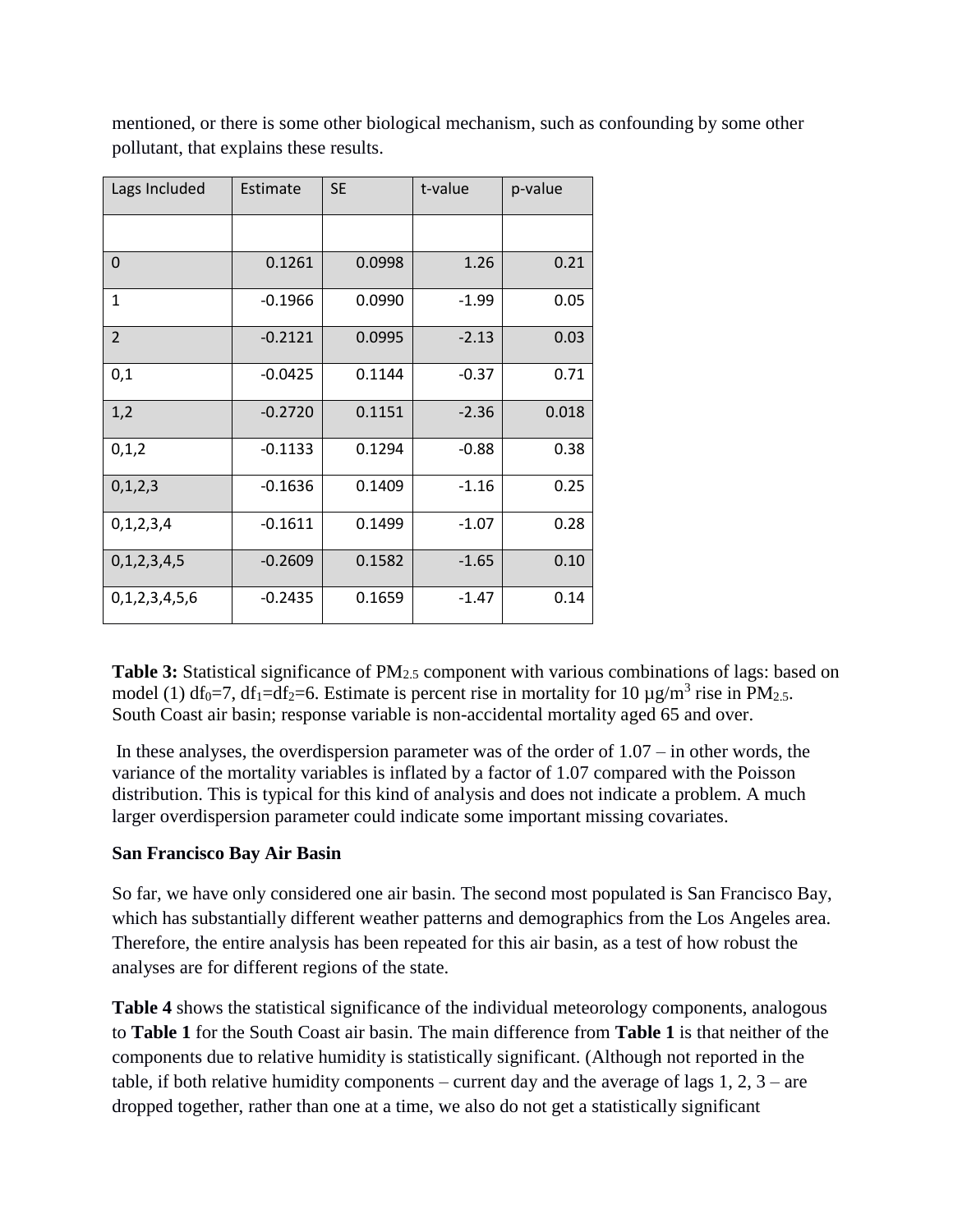component due to relative humidity.) In the following analyses, to maintain consistency of analysis methods across different air basins, the main results are still reported including relative humidity, but to assess the sensitivity to this component, some of the analyses have been repeated omitting relative humidity altogether.

| Variable                            | Lags            | p-value  |
|-------------------------------------|-----------------|----------|
|                                     |                 |          |
| Daily Max Temperature               | Current day 0   | 9.05E-11 |
| Daily Max Temperature               | Mean of $1,2,3$ | 0.0071   |
| Daily Min Temperature               | Current day 0   | 0.0019   |
| Daily Min Temperature               | Mean of $1,2,3$ | 0.043    |
| <b>Mean Daily Relative Humidity</b> | Current day 0   | 0.41     |
| Mean Daily Relative Humidity        | Mean of $1,2,3$ | 0.32     |

**Table 4:** Statistical significance of meteorological components: based on model (1) without air pollution component and with df<sub>0</sub>=7, df<sub>1</sub>=df<sub>2</sub>=6, fitted to nonaccidental mortality for ages 65 and up, San Francisco Bay air basin.

**Table 5** shows the results when ozone is added to the analysis. As with our earlier analyses for the South Coast air basin, none of the estimates of the ozone effect at various lags is statistically significant at the 0.05 level. However, two of the analyses (with lag 0 alone, and with lags 0 and 1 together) are statistically significant with a p-value of about .02 if the relative humidity component is omitted. This result illustrates the principle that if enough different models are tried, it is usually possible to find some model that gives a statistically significant result: it does not imply that the result is significant in any practical sense. It should also be noted, however, that all the coefficients of models that include lag 0 are similar in magnitude (between 0.3 and 0.6): the variation in p-values is mostly due to their standard errors.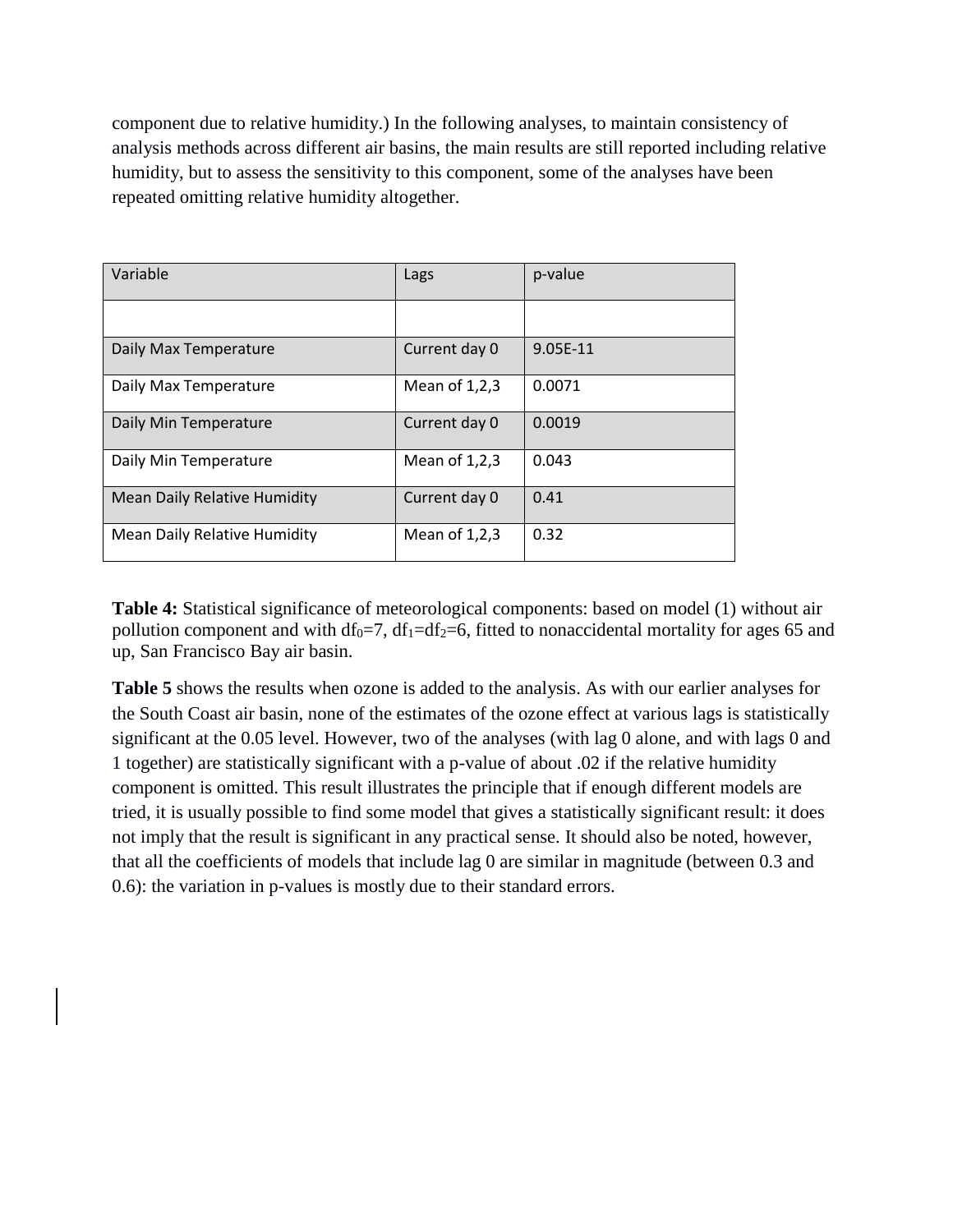| Lags Included  | RH included? | Estimate  | <b>SE</b> | t-value | p-value |
|----------------|--------------|-----------|-----------|---------|---------|
|                |              |           |           |         |         |
| $\overline{0}$ | yes          | 0.4464    | 0.2471    | 1.81    | 0.071   |
| $\mathbf{1}$   | yes          | 0.1889    | 0.2413    | 0.78    | 0.43    |
| $\overline{2}$ | yes          | $-0.1560$ | 0.2442    | $-0.4$  | 0.52    |
| 0,1            | yes          | 0.4909    | 0.3030    | 1.62    | 0.11    |
| 1,2            | Yes          | 0.0225    | 0.2947    | 0.08    | 0.94    |
| 0,1,2          | Yes          | 0.3281    | 0.3502    | 0.94    | 0.35    |
| 0, 1, 2, 3     | Yes          | 0.4210    | 0.3927    | 1.07    | 0.28    |
| 0, 1, 2, 3, 4  | Yes          | 0.4716    | 0.4167    | 1.13    | 0.26    |
| 0,1,2,3,4,5    | Yes          | 0.4703    | 0.4310    | 1.09    | 0.28    |
| 0,1,2,3,4,5,6  | Yes          | 0.3325    | 0.4448    | 0.75    | 0.45    |
| $\mathbf 0$    | <b>No</b>    | 0.4838    | 0.2121    | 2.28    | 0.023   |
| 0,1            | No           | 0.5948    | 0.2604    | 2.28    | 0.022   |

**Table 5:** Statistical significance of ozone component with various combinations of lags: based on model (1) df<sub>0</sub>=7, df<sub>1</sub>=df<sub>2</sub>=6. Relative humidity is omitted from some of the analyses. Estimate is percent rise in mortality for 10 ppb rise in ozone. San Francisco Bay air basin; response variable is non-accidental mortality aged 65 and over.

**Table 6** shows the corresponding results for PM<sub>2.5</sub>, where again relative humidity has been omitted from some of the analyses to illustrate the sensitivity to this component. Our conclusions are similar: some rows of this table show a statistically significant effect with a p-value of the order 0.02, but taking account of the number of models examined in order to achieve this result, it is unlikely to be of practical significance.

The overdispersion parameter for these analyses was around 1.05.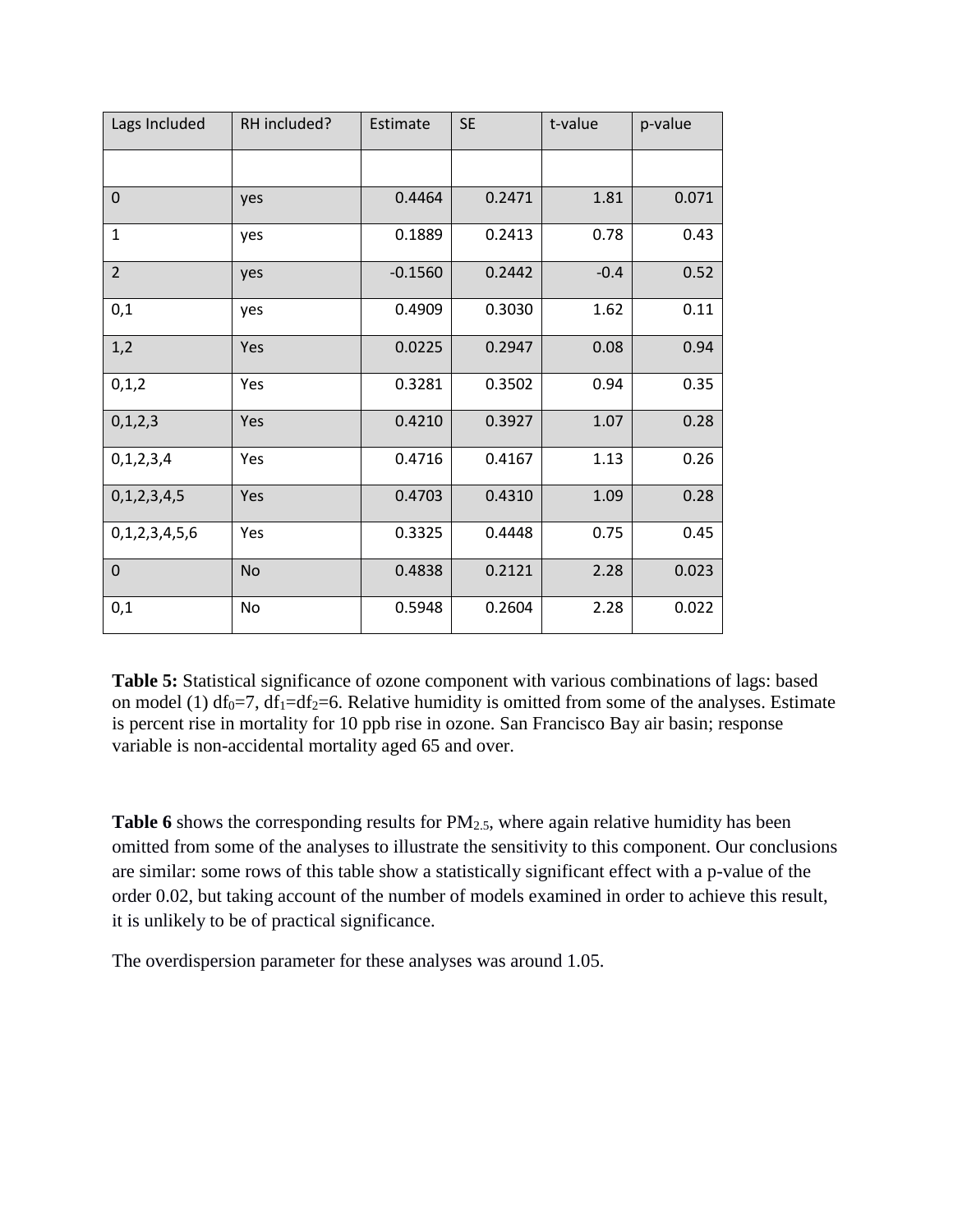| Lags Included  | RH included? | Estimate | <b>SE</b> | t-value | p-value |
|----------------|--------------|----------|-----------|---------|---------|
|                |              |          |           |         |         |
| $\mathbf 0$    | Yes          | 0.3031   | 0.2362    | 1.28    | 0.20    |
| $\mathbf{1}$   | Yes          | 0.1235   | 0.2373    | 0.52    | 0.60    |
| $\overline{2}$ | Yes          | 0.3769   | 0.2312    | 1.63    | 0.10    |
| 0,1            | Yes          | 0.3968   | 0.2700    | 1.47    | 0.14    |
| 1,2            | Yes          | 0.4614   | 0.2679    | 1.72    | 0.09    |
| 0, 1, 2        | Yes          | 0.5903   | 0.3067    | 1.92    | 0.05    |
| 0, 1, 2, 3     | Yes          | 0.5688   | 0.3297    | 1.72    | 0.08    |
| 0, 1, 2, 3, 4  | Yes          | 0.5042   | 0.3482    | 1.45    | 0.15    |
| 0,1,2,3,4,5    | Yes          | 0.5500   | 0.3634    | 1.51    | 0.13    |
| 0,1,2,3,4,5,6  | Yes          | 0.4884   | 0.3767    | 1.30    | 0.19    |
| 0,1,2,3        | <b>No</b>    | 0.5712   | 0.3123    | 1.83    | 0.07    |
| 0, 1, 2, 3, 4  | No           | 0.6518   | 0.3341    | 1.95    | 0.05    |
| 0,1,2,3,4,5    | <b>No</b>    | 0.8169   | 0.3535    | 2.31    | 0.021   |
| 0,1,2,3,4,5,6  | No           | 0.7737   | 0.3702    | 2.09    | 0.037   |

**Table 6:** Statistical significance of PM<sub>2.5</sub> component with various combinations of lags: based on model (1)  $df_0 = 7$ ,  $df_1 = df_2 = 6$ . Relative humidity is omitted from some of the analyses. Estimate is percent rise in mortality for 10  $\mu$ g/m<sup>3</sup> rise in PM<sub>2.5</sub>. San Francisco Bay air basin; response variable is non-accidental mortality aged 65 and over.

### **Combining Results Across Air Basins**

In the NMMAPS papers on ozone **[9, 18]**, the single-city analyses were repeated for up to 98 US cities for which ozone and mortality data were available. They were then combined across cities using a hierarchical model analysis, based on an algorithm originally due to Everson and Morris **[21]** and coded by Roger Peng into the R function "tlnise" **[22]**. The same method is used here to produce estimates that are combined across all eight air basins in our study. It would not be practicable (or interpretable) to repeat all the analyses for every combination of meteorological variables, lags of the pollutant variable, or degrees of freedom for the spline components of the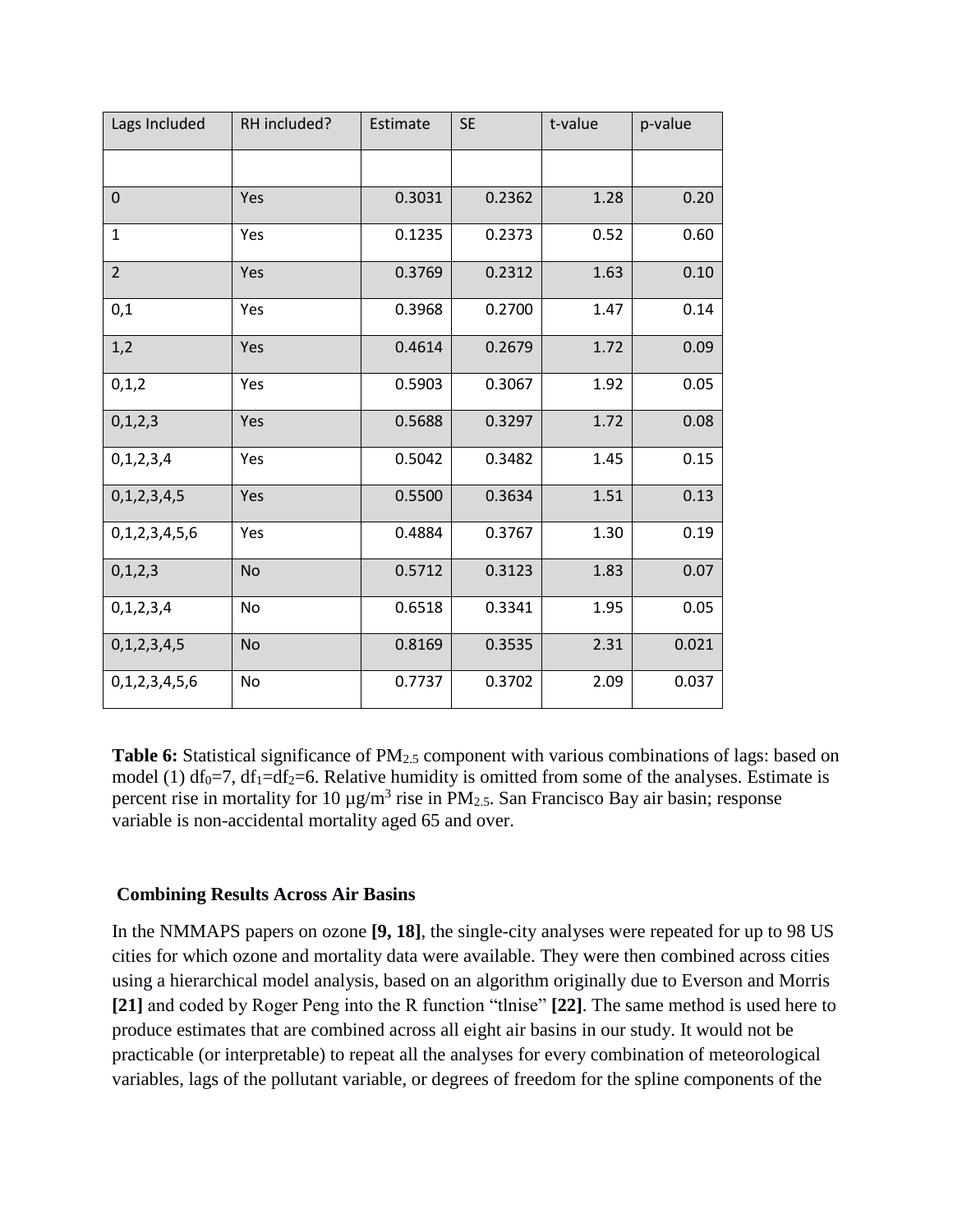model. Therefore, some choices were made, guided by the analyses already conducted for the South Coast and San Francisco Bay air basins, as follows:

- 1. All analyses used all six meteorological variables.
- 2. The degree of freedom parameters were set to be respectively 7, 6 and 6, for  $df_0$ ,  $df_1$  and  $df<sub>2</sub>$ .
- 3. For both ozone and  $PM<sub>2.5</sub>$ , only certain combinations of lags were tried.

The results of this analysis are shown in **Table 7.** None of the analyses show a statistically significant effect when combined across all eight air basins.

| Variable     | Lags        | Estimate  | <b>SE</b> | t-value | p-value |
|--------------|-------------|-----------|-----------|---------|---------|
|              |             |           |           |         |         |
| Ozone        | 0,1         | 0.3376    | 0.2434    | 1.39    | 0.17    |
| Ozone        | 0,1,2       | 0.3165    | 0.2466    | 1.28    | 0.20    |
| Ozone        | 0,1,2,3     | 0.4149    | 0.3260    | 1.28    | 0.20    |
| <b>PM2.5</b> | 0,1         | 0.0126    | 0.2034    | 0.06    | 0.95    |
| <b>PM2.5</b> | 0,1,2,3     | $-0.0006$ | 0.2464    | 0.00    | 1.00    |
| <b>PM2.5</b> | 0,1,2,3,4,5 | 0.0689    | 0.2799    | 0.25    | 0.81    |

**Table 7:** Combined results across all eight air basins.

All the analyses in this paper so far are based on total non-accidental mortality for ages 65 and up. The analysis was repeated using (a) total non-accidental mortality for all ages, (b) respiratory deaths aged 65 and up, (c) circulatory deaths aged 65 and up, (b) combined respiratory and circulatory deaths aged 65 and up. None of these produced a statistically significant result in the combined analyses.

The results of **Table 7** were also repeated with the choices  $df_0 = 7$ ,  $df_1 = 6$ ,  $df_2 = 6$  replaced by (a) df<sub>0</sub>=10, df<sub>1</sub>=6, df<sub>2</sub>=6, (b) df<sub>0</sub>=7, df<sub>1</sub>=3, df<sub>2</sub>=3, (c) df<sub>0</sub>=10, df<sub>1</sub>=3, df<sub>2</sub>=3. The analysis of **Table 7** was also repeated with relative humidity omitted from the analysis. None of these changes produced a statistically significant result in any of the combined analyses.

# **[Point to Sup 3.2 A and Sup 3.2 B here]**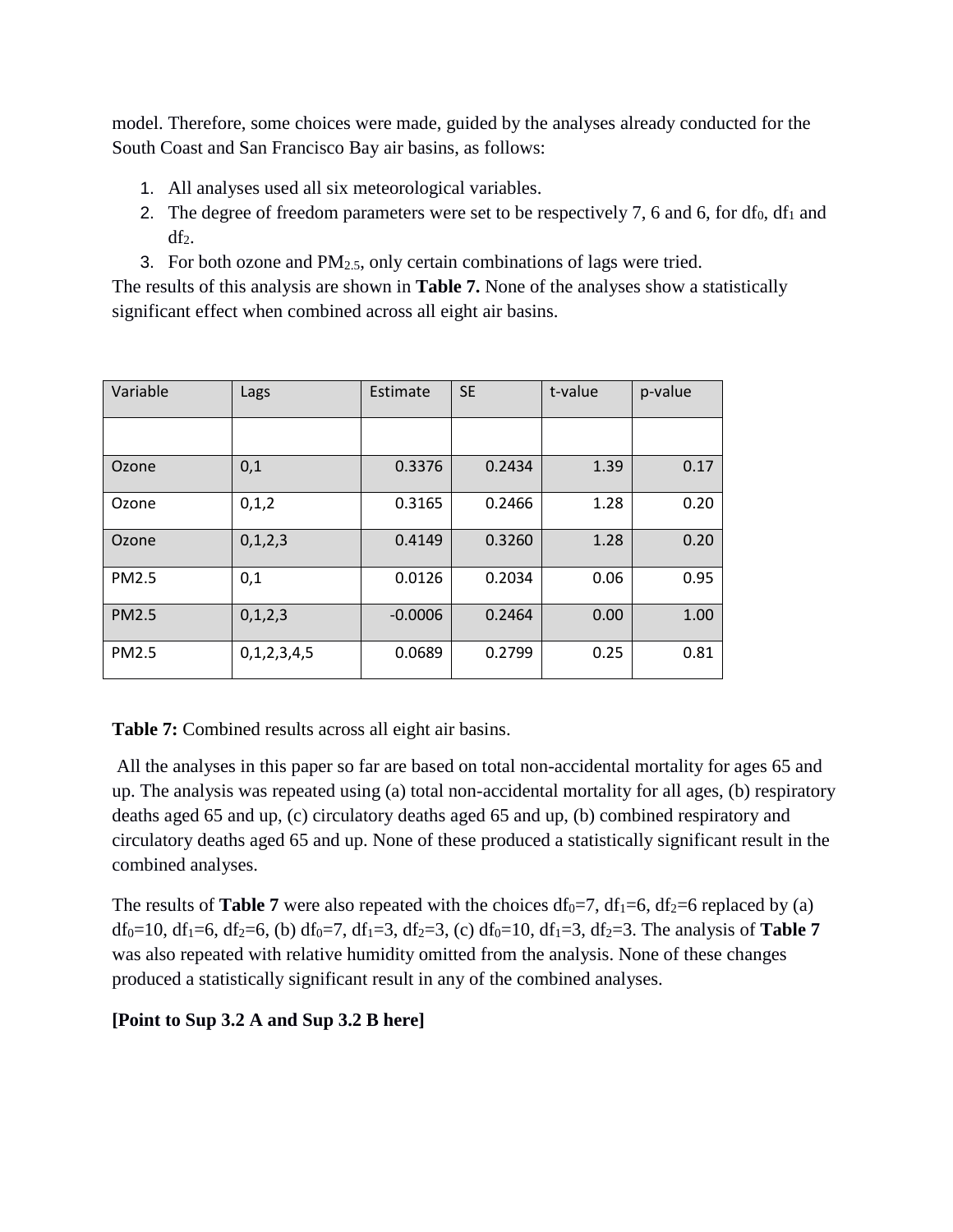## **Comparisons with NMMAPS**

We have pointed out that the statistical methods of this paper are similar to those of the NMMAPS study; see in particular **[8, 15]**, but they are not identical. Those papers also included an interaction effect between age and long-term trend, and the meteorological variables were daily mean temperature and dewpoint, rather than those of the present paper. What happens if we use exactly the same methods for the two datasets?

To investigate this question, we recompiled the NMMAPS dataset but using tmax, tmin and daily max relative humidity as the meteorological variables. (Those variables are all in the NMMAPS dataset, but were not used in the previously cited papers.) The dataset was analyzed using the same computer code as the other analyses in this paper, applied to deaths aged 65 and over analyzed as a single age group (no interactions). We took  $df_0 = 7$ ,  $df_1 = df_2 = 6$  as in most of the analyses in this paper, and the distributed lag structure based on lags 0 through 6.

Since the rest of this paper is concerned with California data, we concentrated on the California cities in the NMMAPS database. **Table 8** shows results for each city, and the combined result for all 12 California cities. Also shown in **Table 8** is the national result, in which the 12 California cities were combined with 86 other US cities, reanalyzed using the software of the present paper.